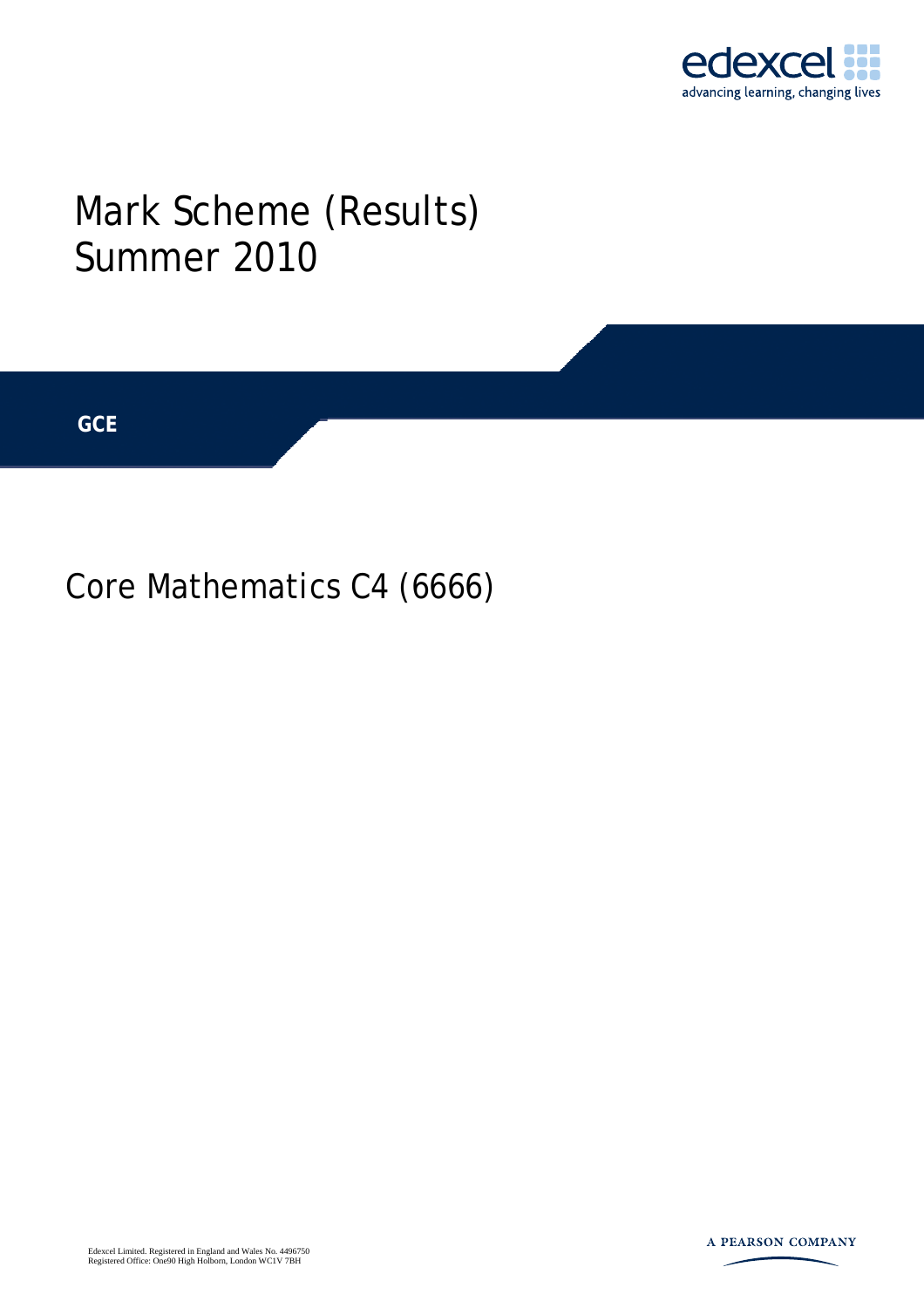Edexcel is one of the leading examining and awarding bodies in the UK and throughout the world. We provide a wide range of qualifications including academic, vocational, occupational and specific programmes for employers.

Through a network of UK and overseas offices, Edexcel's centres receive the support they need to help them deliver their education and training programmes to learners.

For further information, please call our GCE line on 0844 576 0025, our GCSE team on 0844 576 0027, or visit our website at www.edexcel.com.

If you have any subject specific questions about the content of this Mark Scheme that require the help of a subject specialist, you may find our Ask The Expert email service helpful.

Ask The Expert can be accessed online at the following link:

http://www.edexcel.com/Aboutus/contact-us/

Summer 2010 Publications Code UA023705 All the material in this publication is copyright © Edexcel Ltd 2010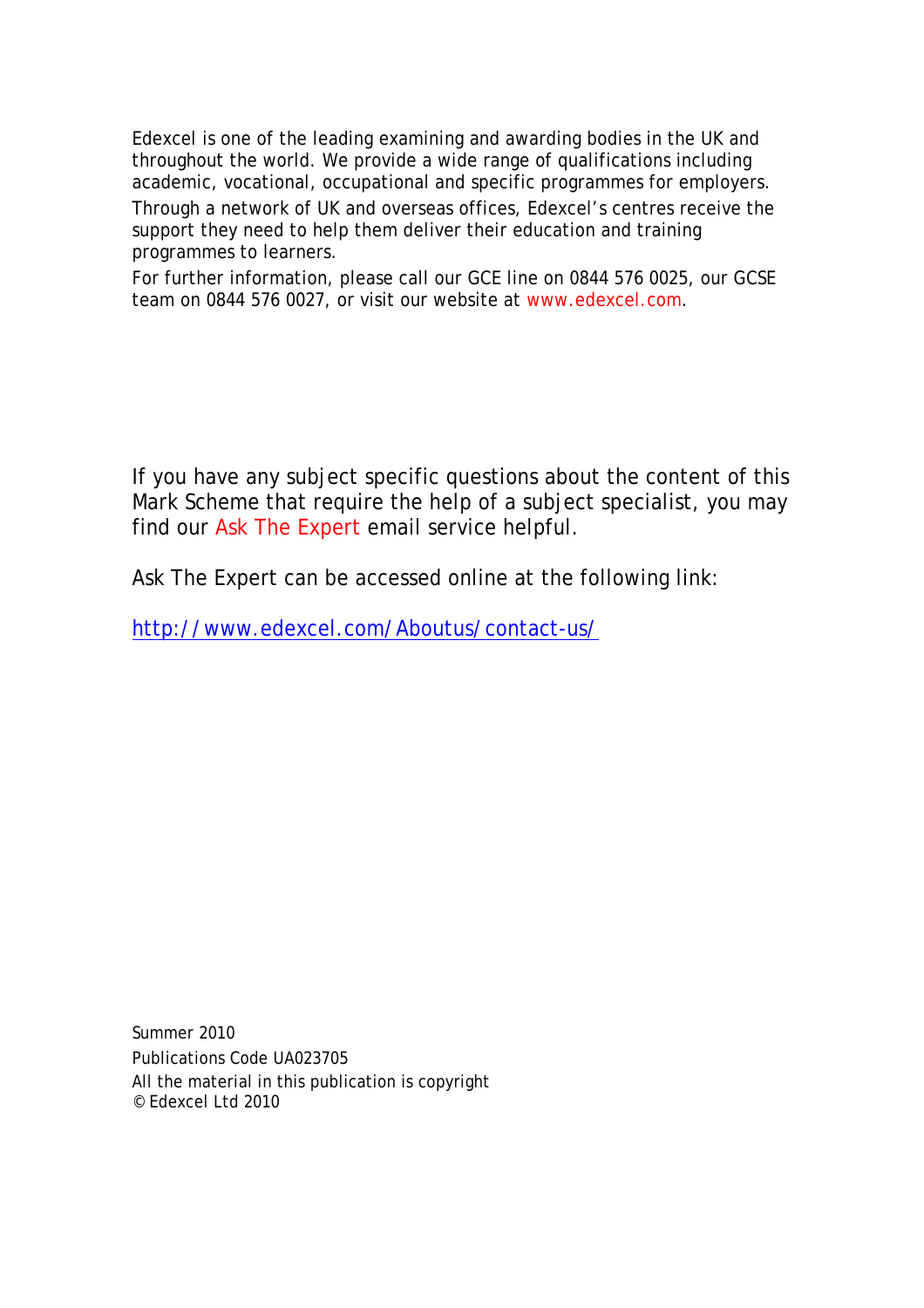## edexcel :::

## **June 2010 6666 Core Mathematics C4 Mark Scheme**

| Question<br>Number | Scheme                                                                                                                                               | <b>Marks</b>                                        |
|--------------------|------------------------------------------------------------------------------------------------------------------------------------------------------|-----------------------------------------------------|
| 1.                 | $y\left(\frac{\pi}{6}\right) \approx 1.2247, \ y\left(\frac{\pi}{4}\right) = 1.1180$<br>$accept$ awrt 4 d.p.<br>(a)                                  | <b>B1</b> B1<br>(2)                                 |
|                    | $I \approx \left(\frac{\pi}{12}\right) (1.3229 + 2 \times 1.2247 + 1)$<br>B1 for $\frac{\pi}{12}$ B1 M1<br>(b)(i)<br>$\approx 1.249$<br>cao          | A <sub>1</sub>                                      |
|                    | (ii) $I \approx \left(\frac{\pi}{24}\right) (1.3229 + 2 \times (1.2973 + 1.2247 + 1.1180) + 1)$<br>B1 for $\frac{\pi}{24}$<br>$\approx 1.257$<br>cao | <b>B1 M1</b><br>A <sub>1</sub><br><b>(6)</b><br>[8] |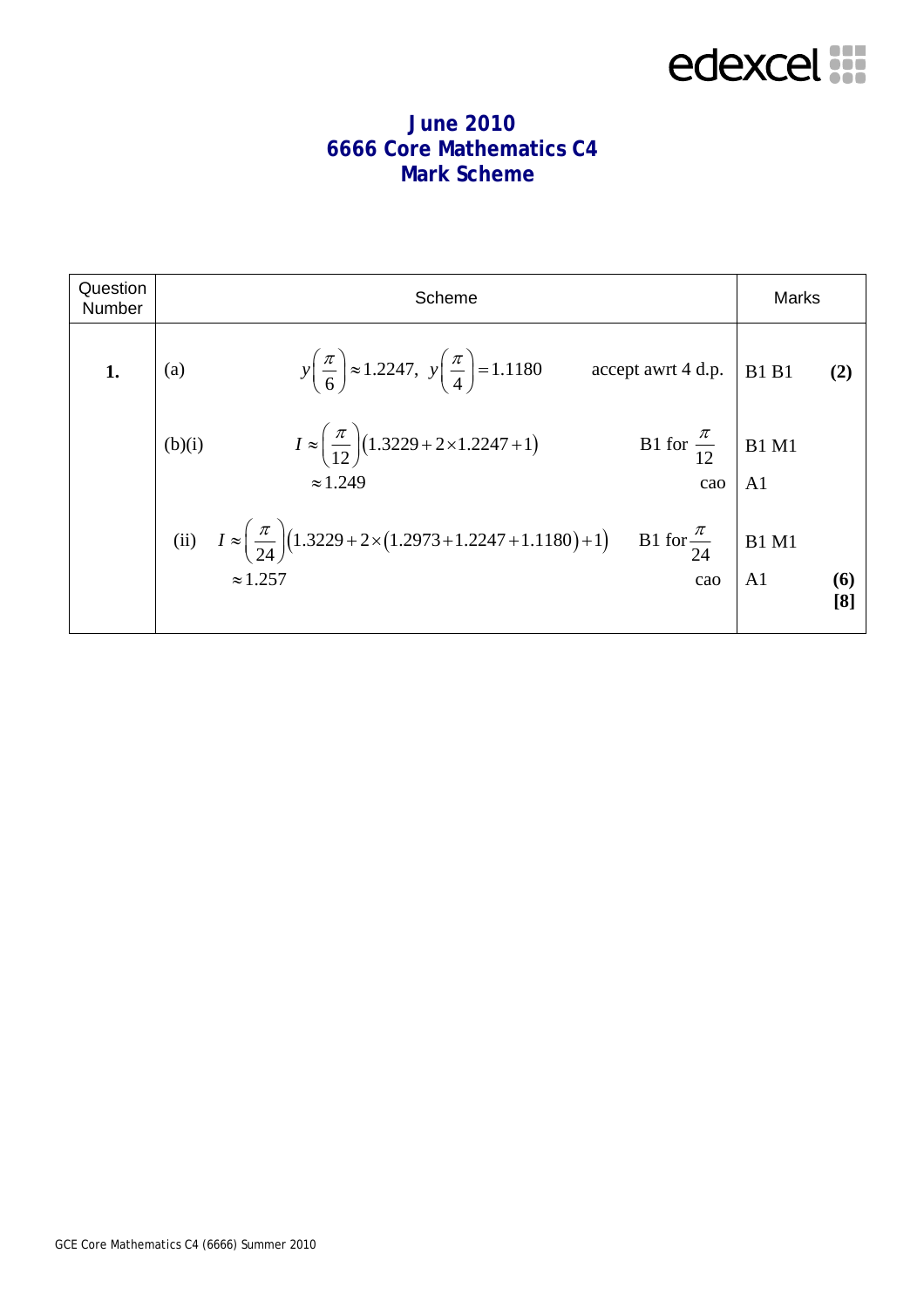| Question<br>Number | Scheme                                                                                        | <b>Marks</b>          |
|--------------------|-----------------------------------------------------------------------------------------------|-----------------------|
| 2.                 | $\frac{du}{dx} = -\sin x$                                                                     | B <sub>1</sub>        |
|                    | $\int \sin x e^{\cos x + 1} dx = - \int e^u du$                                               | M1A1                  |
|                    | ft sign error   A1ft<br>$=-e^u$                                                               |                       |
|                    | $=-e^{\cos x+1}$                                                                              |                       |
|                    | or equivalent with $u$                                                                        | M1                    |
|                    | $\left[-e^{\cos x+1}\right]_0^{\frac{\pi}{2}} = -e^1 - (-e^2)$<br>= e(e-1) <b>*</b><br>$\cos$ | A <sub>1</sub><br>(6) |
|                    |                                                                                               | [6]                   |
|                    |                                                                                               |                       |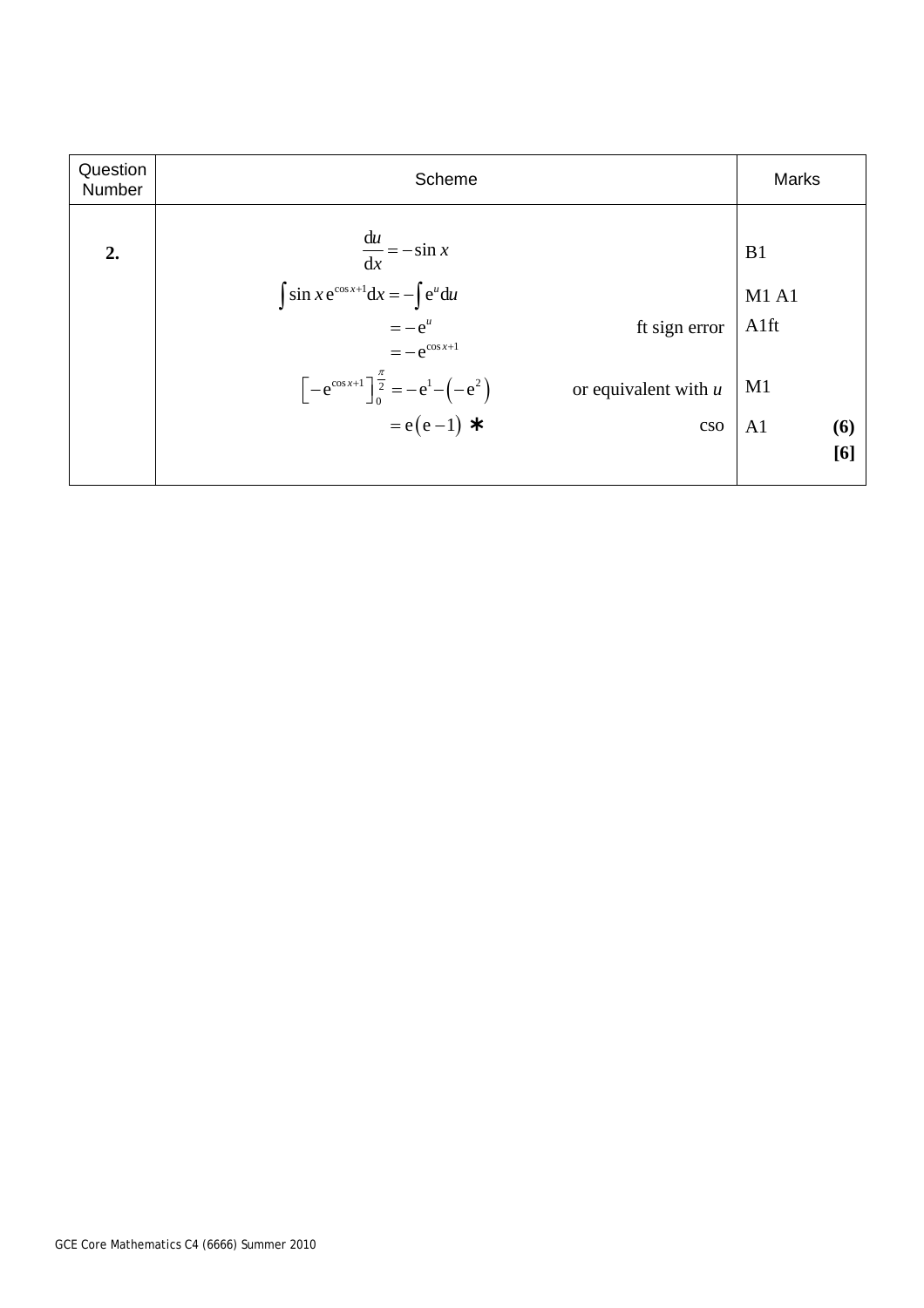| Question<br>Number | Scheme                                                         | <b>Marks</b>                         |
|--------------------|----------------------------------------------------------------|--------------------------------------|
| 3.                 | $\frac{d}{dx}(2^{x}) = \ln 2.2^{x}$                            | B1                                   |
|                    | $\ln 2 \cdot 2^{x} + 2y \frac{dy}{dx} = 2y + 2x \frac{dy}{dx}$ | $M1$ A <sub>1</sub> = A <sub>1</sub> |
|                    | Substituting $(3, 2)$                                          |                                      |
|                    | $8\ln 2 + 4\frac{dy}{dx} = 4 + 6\frac{dy}{dx}$                 | M1                                   |
|                    | $\frac{dy}{dx} = 4 \ln 2 - 2$<br>Accept exact equivalents      | M1A1<br>(7)                          |
|                    |                                                                | $[7]$                                |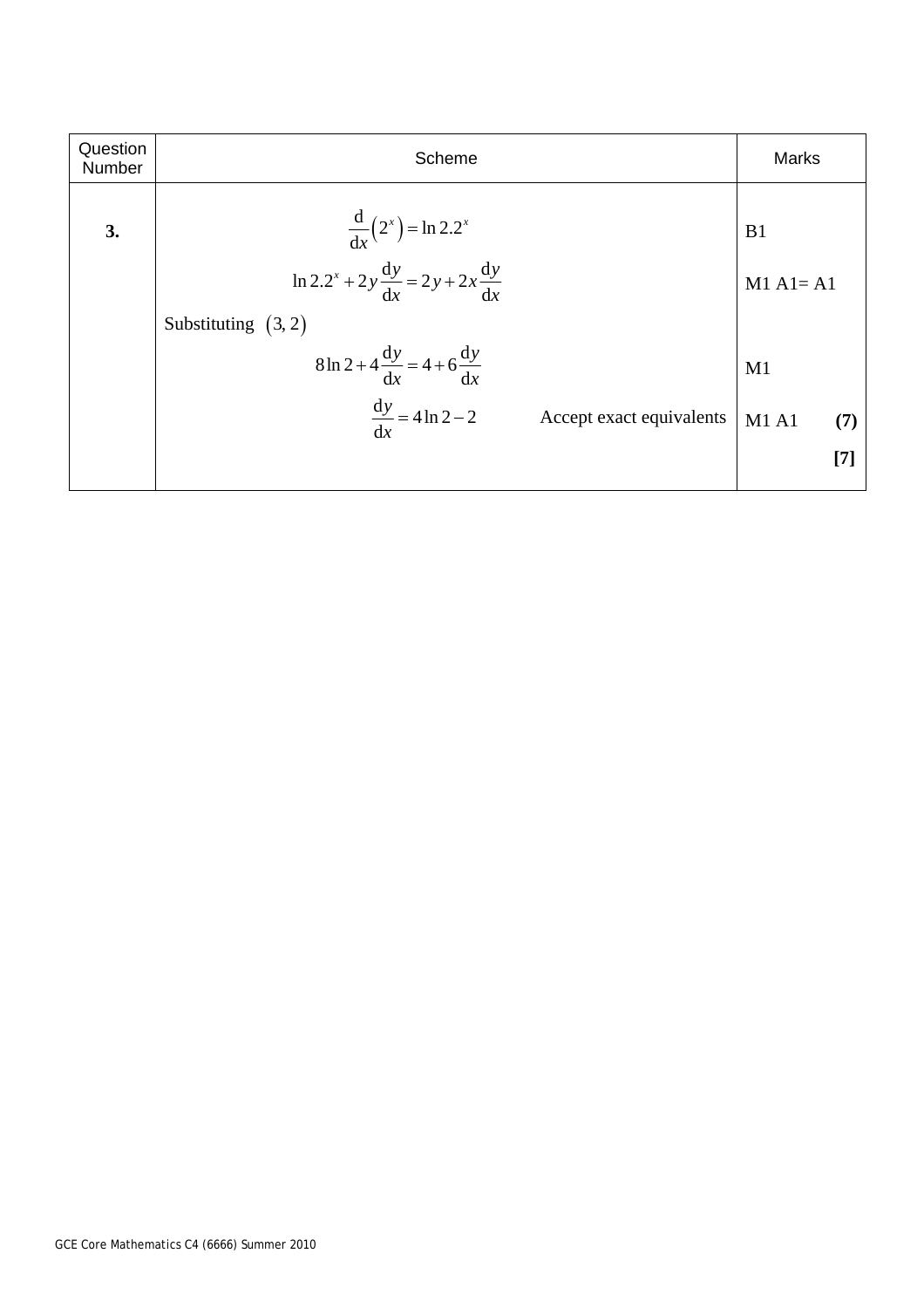| Question<br>Number | Scheme                                                                                                                                                                               | Marks                       |
|--------------------|--------------------------------------------------------------------------------------------------------------------------------------------------------------------------------------|-----------------------------|
| 4.                 | $\frac{dx}{dt} = 2 \sin t \cos t, \frac{dy}{dt} = 2 \sec^2 t$<br>(a)<br>$\frac{dy}{dx} = \frac{\sec^2 t}{\sin t \cos t} \left( = \frac{1}{\sin t \cos^3 t} \right)$<br>or equivalent | <b>B1 B1</b><br>M1A1<br>(4) |
|                    | At $t = \frac{\pi}{3}$ , $x = \frac{3}{4}$ , $y = 2\sqrt{3}$<br>(b)                                                                                                                  | B1                          |
|                    | $\frac{dy}{dx} = \frac{\sec^2 \frac{\pi}{3}}{\sin \frac{\pi}{3} \cos \frac{\pi}{3}} = \frac{16}{\sqrt{3}}$                                                                           | M1 A1                       |
|                    | $y-2\sqrt{3} = \frac{16}{\sqrt{3}}\left(x-\frac{3}{4}\right)$                                                                                                                        | M1                          |
|                    | $y=0$ $\Rightarrow$ $x=\frac{3}{8}$                                                                                                                                                  | M1A1<br>(6)<br>$[10]$       |
|                    |                                                                                                                                                                                      |                             |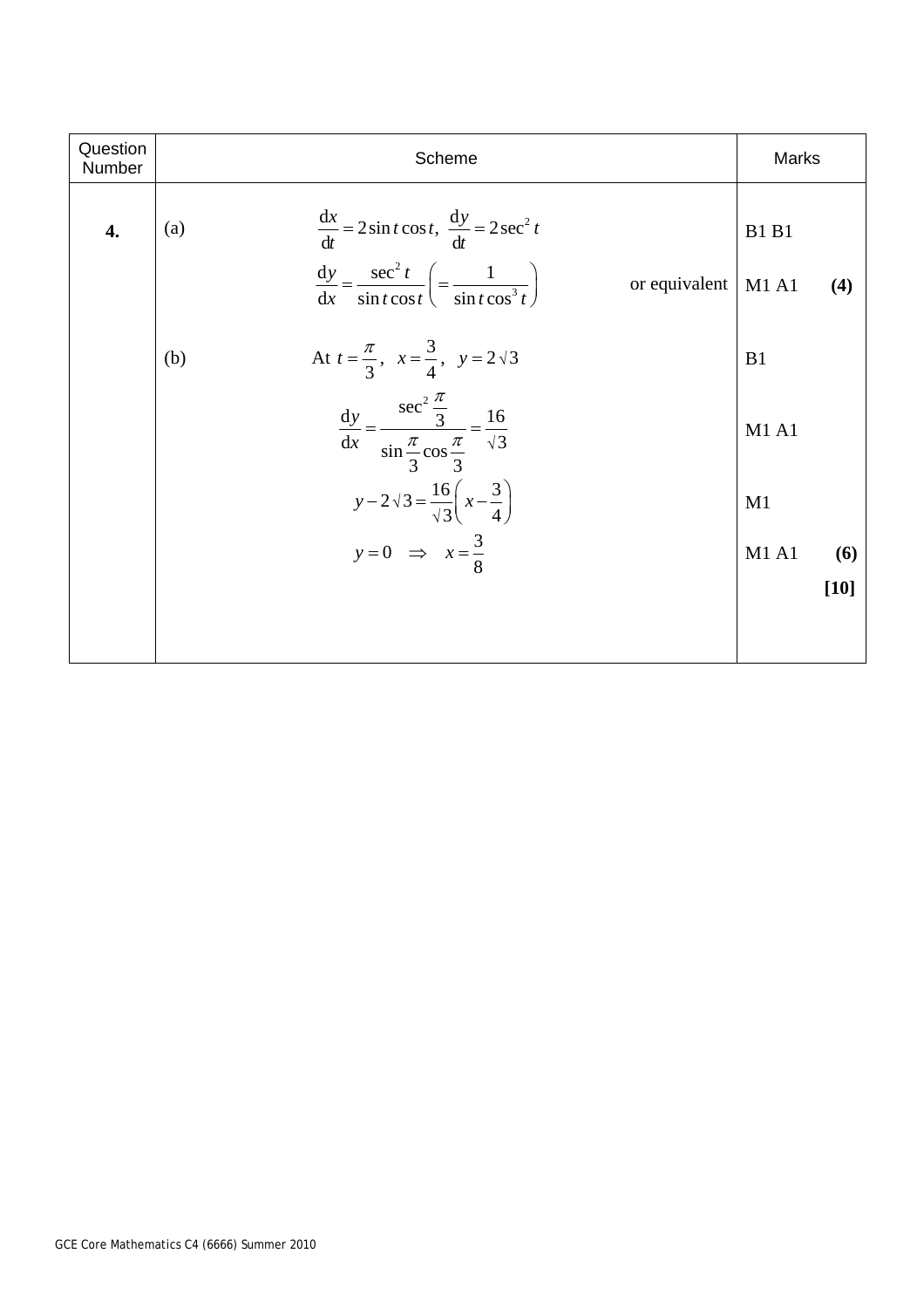| Question<br>Number | Scheme                                                                                                | Marks                          |        |
|--------------------|-------------------------------------------------------------------------------------------------------|--------------------------------|--------|
| 5.                 | $A=2$<br>(a)<br>$2x^2+5x-10=A(x-1)(x+2)+B(x+2)+C(x-1)$                                                | B <sub>1</sub>                 |        |
|                    | $-3 = 3B \Rightarrow B = -1$<br>$x \rightarrow 1$<br>$x \rightarrow -2$ $-12 = -3C \Rightarrow C = 4$ | <b>M1 A1</b><br>A <sub>1</sub> | (4)    |
|                    | $\frac{2x^2+5x-10}{(x-1)(x+2)} = 2 + (1-x)^{-1} + 2\left(1+\frac{x}{2}\right)^{-1}$<br>(b)            | M1                             |        |
|                    | $(1-x)^{-1} = 1 + x + x^2 + $                                                                         | B1                             |        |
|                    | $\left(1+\frac{x}{2}\right)^{-1} = 1-\frac{x}{2}+\frac{x^2}{4}+$                                      | B1                             |        |
|                    | $\frac{2x^2+5x-10}{(x-1)(x+2)} = (2+1+2)+(1-1)x+\left(1+\frac{1}{2}\right)x^2+$                       | M1                             |        |
|                    | ft their $A-B+\frac{1}{2}C$<br>$= 5 + $                                                               | $A1$ ft                        |        |
|                    | $=  + \frac{3}{2}x^2 + $<br>$0x$ stated or implied                                                    | A1A1                           | (7)    |
|                    |                                                                                                       |                                | $[11]$ |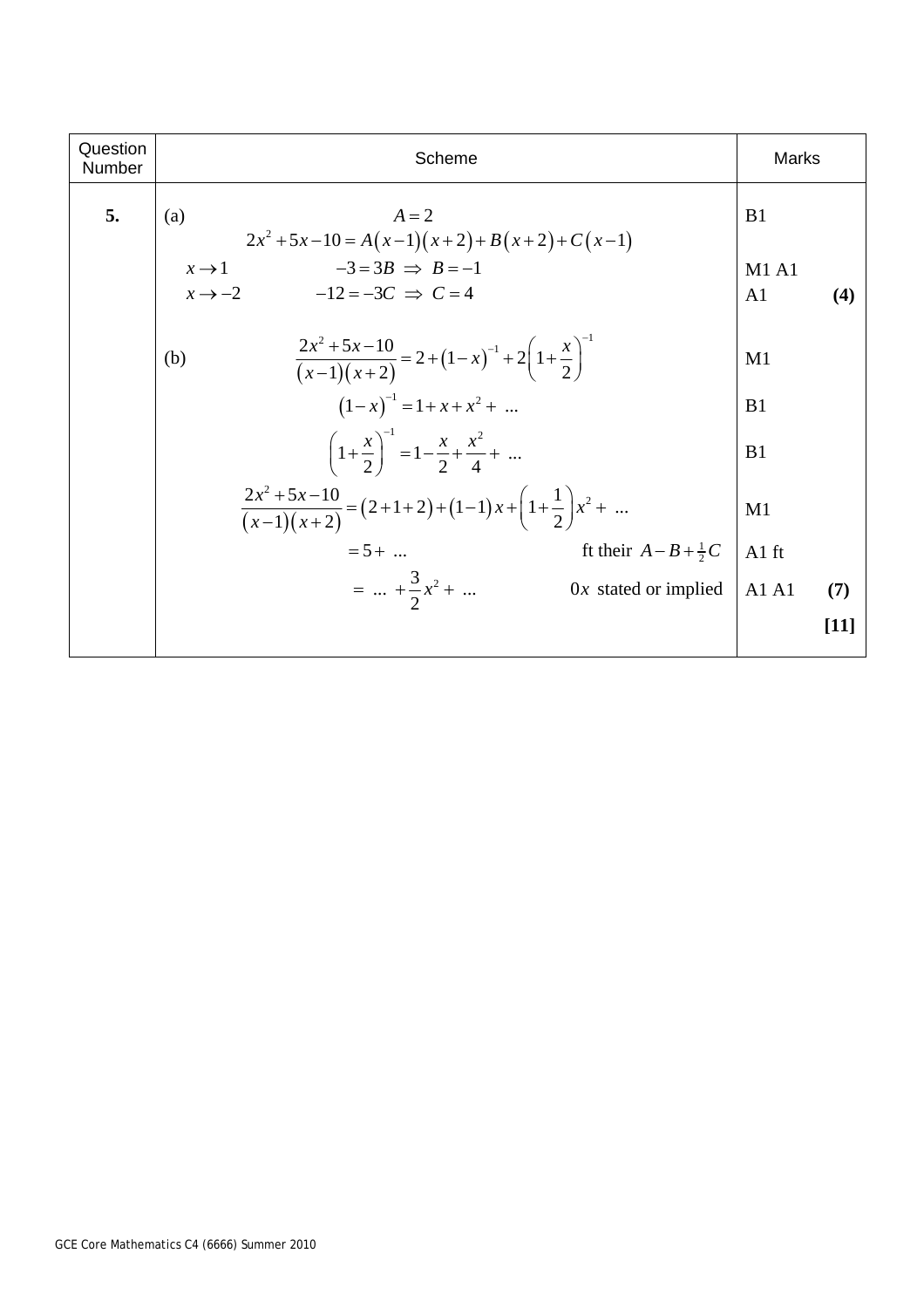| Question<br>Number | Scheme                                                                                                                                                                       | Marks          |        |
|--------------------|------------------------------------------------------------------------------------------------------------------------------------------------------------------------------|----------------|--------|
| 6.                 | $f(\theta) = 4\cos^2\theta - 3\sin^2\theta$<br>(a)<br>$=4\left(\frac{1}{2}+\frac{1}{2}\cos 2\theta\right)-3\left(\frac{1}{2}-\frac{1}{2}\cos 2\theta\right)$                 | M1 M1          |        |
|                    | $=\frac{1}{2}+\frac{7}{2}\cos 2\theta$ *<br>$\cos$                                                                                                                           | A <sub>1</sub> | (3)    |
|                    | $\int \theta \cos 2\theta \, d\theta = \frac{1}{2} \theta \sin 2\theta - \frac{1}{2} \int \sin 2\theta \, d\theta$<br>(b)                                                    | <b>M1 A1</b>   |        |
|                    | $=\frac{1}{2}\theta \sin 2\theta + \frac{1}{4}\cos 2\theta$                                                                                                                  | A <sub>1</sub> |        |
|                    | $\int \theta f(\theta) d\theta = \frac{1}{4} \theta^2 + \frac{7}{4} \theta \sin 2\theta + \frac{7}{8} \cos 2\theta$                                                          | <b>M1 A1</b>   |        |
|                    | $\left[\begin{array}{cc} \dots & \frac{\pi}{2} \\ \frac{\pi}{2} & \frac{\pi^2}{2} \\ \frac{\pi}{2} & \frac{\pi^2}{2} \end{array} + 0 - \frac{7}{8} - 0 + \frac{7}{8}\right]$ | M1             |        |
|                    | $=\frac{\pi^2}{16}-\frac{7}{4}$                                                                                                                                              | A <sub>1</sub> | (7)    |
|                    |                                                                                                                                                                              |                | $[10]$ |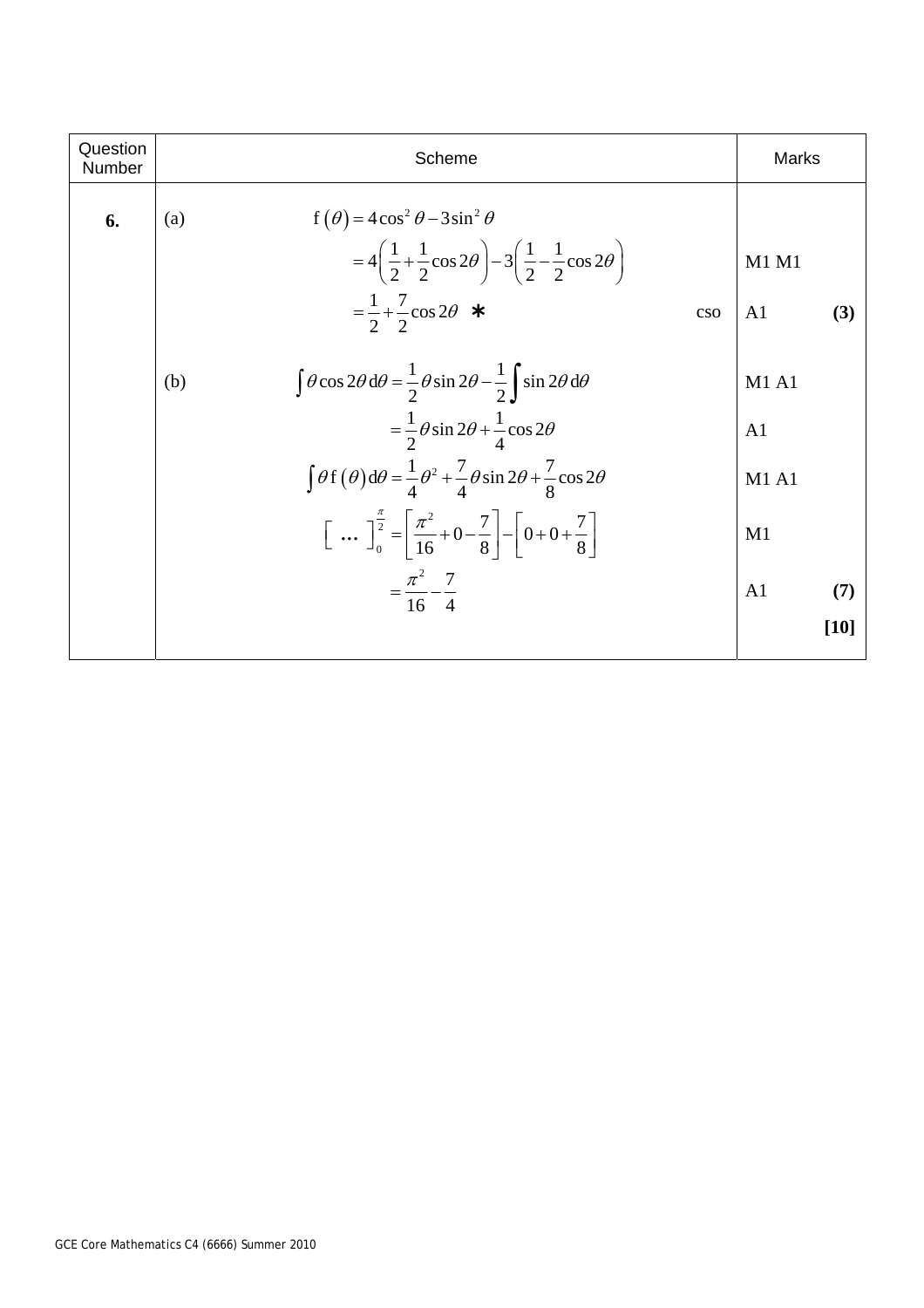| Question<br>Number | Scheme                                                                                                                                                                                                                                                                                                                                                                                                                                                                                                                                           | <b>Marks</b>                                |
|--------------------|--------------------------------------------------------------------------------------------------------------------------------------------------------------------------------------------------------------------------------------------------------------------------------------------------------------------------------------------------------------------------------------------------------------------------------------------------------------------------------------------------------------------------------------------------|---------------------------------------------|
| 7.                 | $(\mu = 1)$<br>j components $3+2\lambda = 9 \Rightarrow \lambda = 3$<br>(a)<br>$C:(5,9,-1)$<br>Leading to<br>accept vector forms                                                                                                                                                                                                                                                                                                                                                                                                                 | <b>M1 A1</b><br>A <sub>1</sub><br>(3)       |
|                    | Choosing correct directions or finding $\overrightarrow{AC}$ and $\overrightarrow{BC}$<br>(b)                                                                                                                                                                                                                                                                                                                                                                                                                                                    | M1                                          |
|                    | $\begin{bmatrix} 1 \\ 2 \\ 1 \end{bmatrix}$ $\begin{bmatrix} 3 \\ 0 \\ 2 \end{bmatrix}$ $= 5 + 2 = \sqrt{6} \sqrt{29} \cos \angle ACB$<br>use of scalar product                                                                                                                                                                                                                                                                                                                                                                                  | <b>M1 A1</b>                                |
|                    | $\angle ACB = 57.95^{\circ}$<br>awrt 57.95°                                                                                                                                                                                                                                                                                                                                                                                                                                                                                                      | A <sub>1</sub><br>(4)                       |
|                    | $A:(2,3,-4) \quad B:(-5,9,-5)$<br>(c)<br>$\overrightarrow{AC} = \begin{pmatrix} 3 \\ 6 \\ 3 \end{pmatrix}, \quad \overrightarrow{BC} = \begin{pmatrix} 10 \\ 0 \\ 4 \end{pmatrix}$<br>$AC^2 = 3^2 + 6^2 + 3^2 \implies AC = 3\sqrt{6}$<br>$BC^2 = 10^2 + 4^2 \implies BC = 2\sqrt{29}$<br>$\triangle ABC = \frac{1}{2}AC \times BC \sin \angle ACB$                                                                                                                                                                                              | <b>M1 A1</b><br>A <sub>1</sub>              |
|                    | $=\frac{1}{2}3\sqrt{6}\times2\sqrt{29}\sin\angle ACB\approx 33.5$ 15 $\sqrt{5}$ , awrt 34                                                                                                                                                                                                                                                                                                                                                                                                                                                        | M1A1<br>(5)<br>$[12]$                       |
|                    | Alternative method for $(b)$ and $(c)$<br>$A:(2,3,-4) \quad B:(-5,9,-5) \quad C:(5,9,-1)$<br>(b)<br>$AB^2 = 7^2 + 6^2 + 1^2 = 86$<br>$AC^{2} = 3^{2} + 6^{2} + 3^{2} = 54$<br>$BC^{2} = 10^{2} + 0^{2} + 4^{2} = 116$<br>Finding all three sides<br>$\cos \angle ACB = \frac{116 + 54 - 86}{2\sqrt{116}\sqrt{54}} \quad (= 0.53066 \ldots)$<br>$\angle ACB = 57.95^{\circ}$<br>awrt 57.95°<br>If this method is used some of the working may gain credit in part (c) and<br>appropriate marks may be awarded if there is an attempt at part (c). | M1<br><b>M1 A1</b><br>A <sub>1</sub><br>(4) |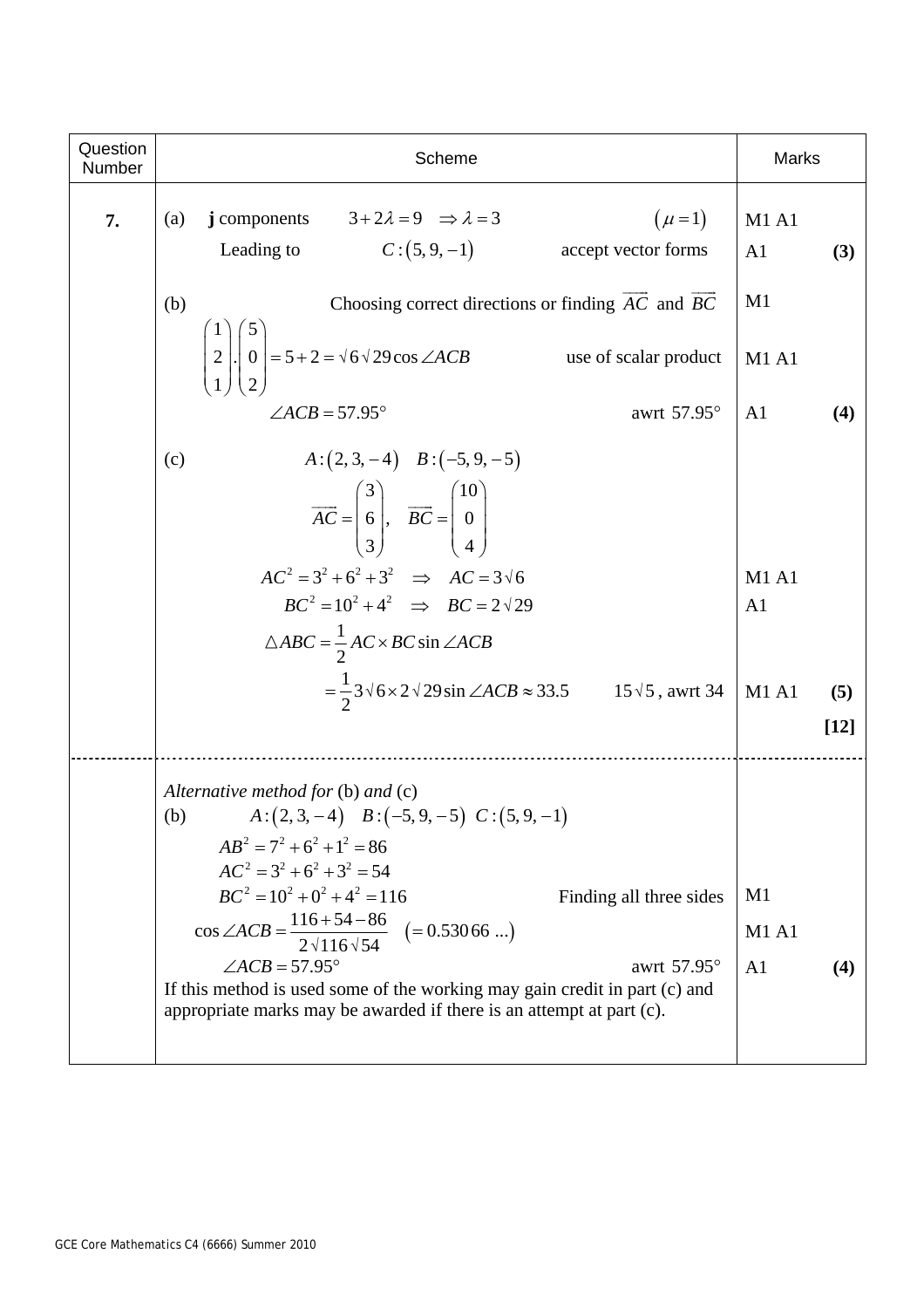| Question<br>Number | Scheme                                                                                                                                                                                                                                                                                                                        | Marks                                             |
|--------------------|-------------------------------------------------------------------------------------------------------------------------------------------------------------------------------------------------------------------------------------------------------------------------------------------------------------------------------|---------------------------------------------------|
| 8.                 | $\frac{\mathrm{d}V}{\mathrm{d}t} = 0.48\pi - 0.6\pi h$<br>(a)<br>$V = 9\pi h \Rightarrow \frac{dV}{dt} = 9\pi \frac{dh}{dt}$<br>$9\pi \frac{dh}{dt} = 0.48\pi - 0.6\pi h$<br>Leading to $75 \frac{dh}{dt} = 4 - 5h$ *<br>$\cos$                                                                                               | <b>M1 A1</b><br>B1<br>M1<br>A <sub>1</sub><br>(5) |
|                    | $\int \frac{75}{4-5h} dh = \int 1 dt$<br>separating variables $\prod M1$<br>(b)<br>$-15\ln(4-5h) = t$ (+C)<br>$-15\ln(4-5h) = t + C$<br>When $t = 0$ , $h = 0.2$<br>$-15 \ln 3 = C$<br>$t = 15 \ln 3 - 15 \ln (4 - 5h)$<br>When $h = 0.5$<br>t = 15 ln 3 - 15 ln 1.5 = 15 ln $\left(\frac{3}{1.5}\right)$ = 15 ln 2 awrt 10.4 | <b>M1 A1</b><br>M1<br>M1 A1                       |
|                    | Alternative for last 3 marks<br>$t = \left[-15 \ln \left(4 - 5h\right)\right]_{0.2}^{0.5}$<br>$=-15 \ln 1.5 + 15 \ln 3$<br>$=15 \ln \left(\frac{3}{1.5}\right) = 15 \ln 2$<br>awrt 10.4                                                                                                                                       | M1 M1<br>$AA = (6)$                               |